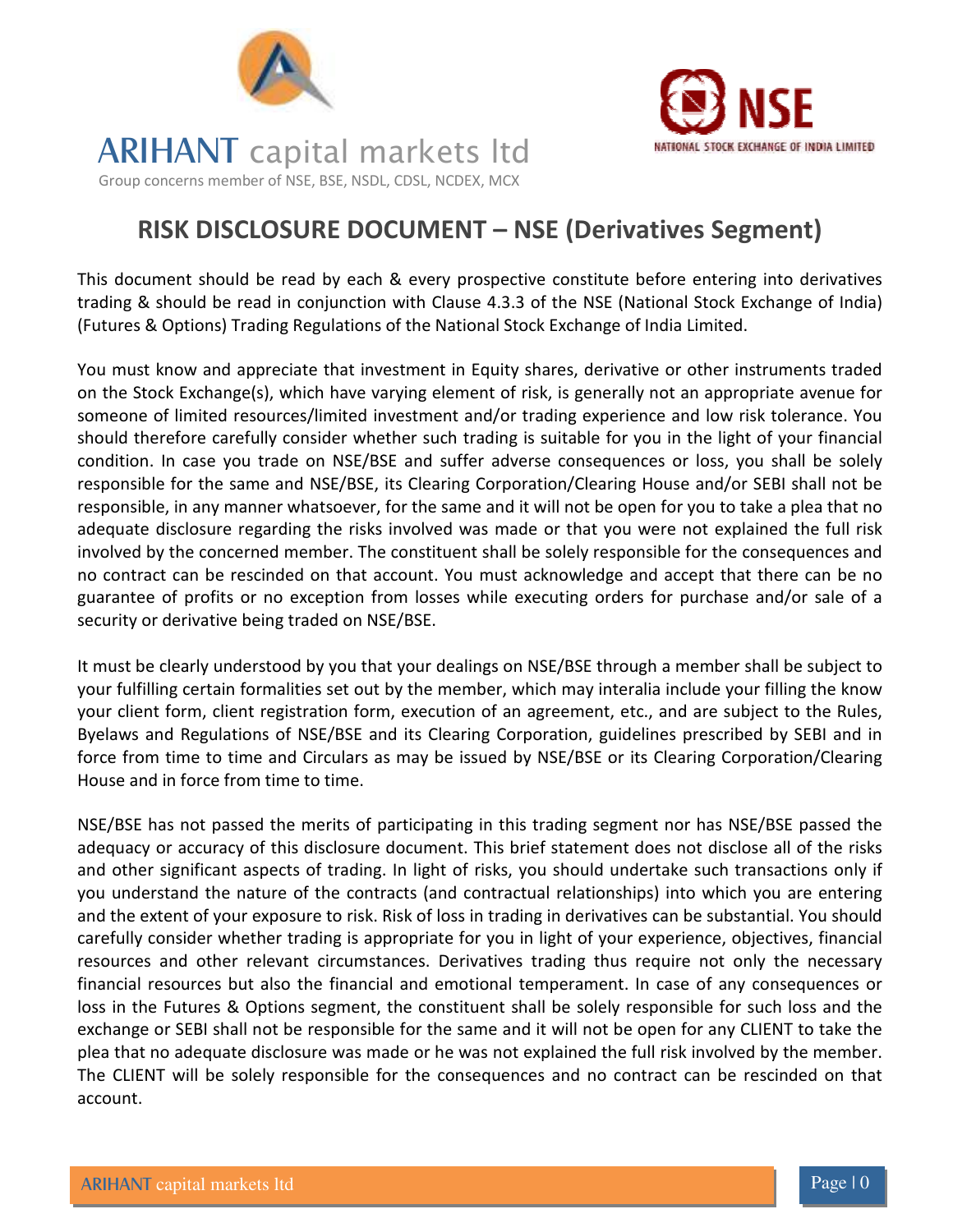Any information contained in this document must not be construed as business advice/investment advice. No consideration to trade should be made without thoroughly understanding and reviewing the risks involved in such trading. If you are unsure, you must seek professional advice on the same. In considering whether to trade or authorize someone to trade for you, you should be aware of or must get acquainted with the following:-

#### RISKS INVOLVED IN TRADING IN Derivatives CONTRACTS

#### 1. Effect of "Leverage" or "Gearing"

The amount of margin is small relative to the value of the derivatives contract so the transactions are "leveraged" or "geared".

Derivatives trading, which is conducted with a relatively small amount of margin, provides the possibility of great profit or loss in comparison with the principal investment amount. But transactions in derivatives carry a high degree of risk.

You should therefore completely understand the following statements before actually trading in derivatives trading and also trade with caution while taking into account one's circumstances, financial resources, etc. If the futures prices move against you, you may lose a part of or whole margin equivalent to the principal investment amount in a relatively short period of time. Moreover, the loss may exceed the original margin amount.

A. Futures trading involve daily settlement of all positions. Everyday the open positions are marked to market based on the closing level of the index. If the index has moved against you, you will be required to deposit the amount loss (notional) resulting from such movement. This margin will have to be paid within a stipulated time frame, generally before commencement of trading next day.

B. If you fail to deposit the additional margin by the deadline or if an outstanding debt occurs in your account, the broker/member may liquidate a part of or the whole position or substitute securities. In this case, you will be liable for any losses incurred due to such close-outs.

C. Under certain market conditions, an investor may find it difficult or impossible to execute transactions. For example, this situation can occur due to factors such as illiquidity i.e. when there are insufficient bids or offers or suspensions of trading due to price limit or circuit breakers, etc.

D. In order to maintain market stability, the following steps may be adopted: changes in the margin rate, increases in the cash margin rate or others. These new measures may be applied to the existing open interests. In such conditions, you will be required to put up additional margins or reduce your positions. E. You must ask your broker to provide the full details of the derivatives contracts you plan to trade i.e. the contract specifications and the associated obligations.

Risk-reducing orders or strategies: The placing of certain orders (e.g., "stop – loss" orders, or "stop – limit" orders) which are intended to limit losses to certain amounts may not be effective because market conditions may make it impossible to execute such orders. Strategies using combinations of positions, such as "spread" positions, may be as risky as taking simple "long" or "short" positions.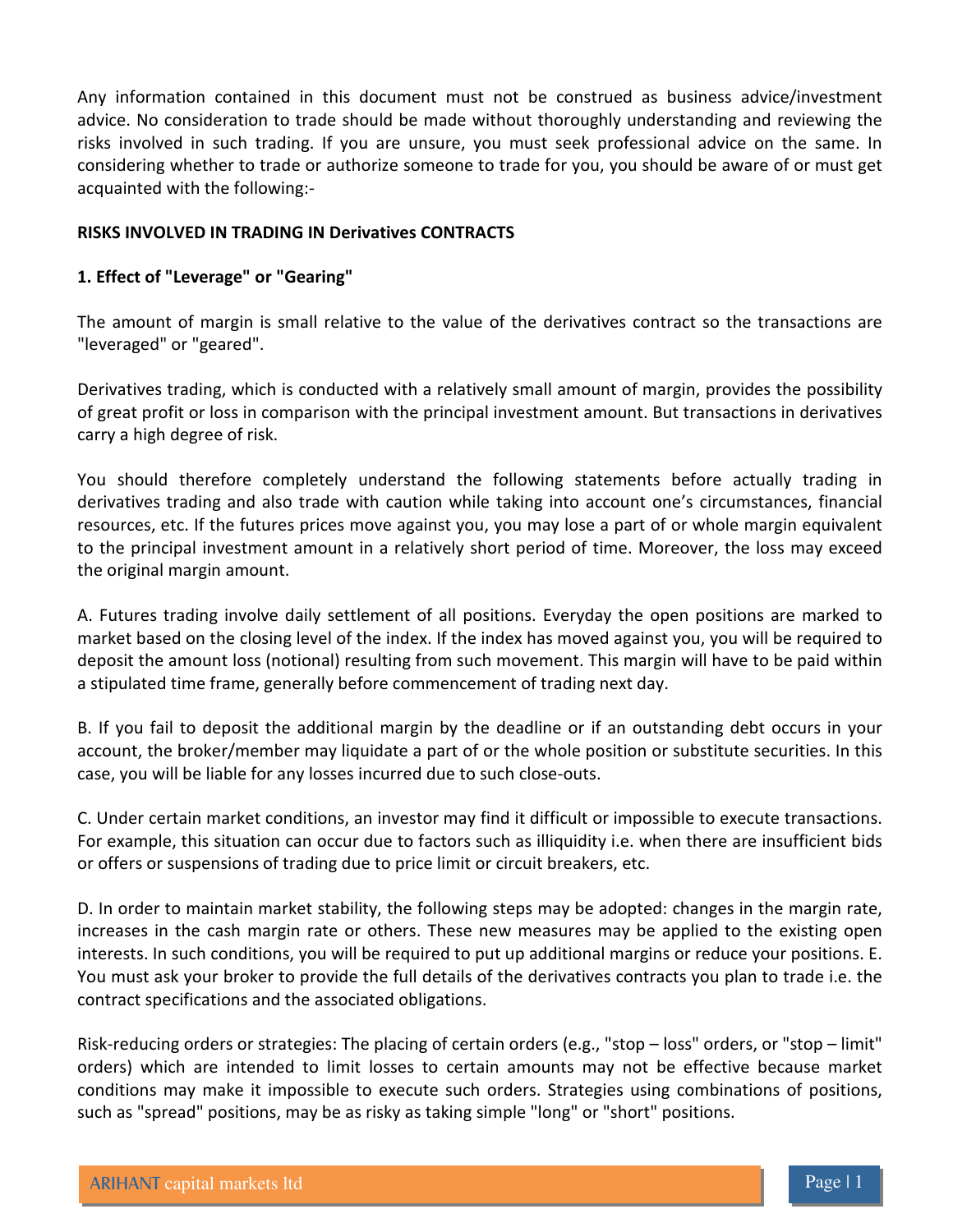#### 2. Suspension or restriction of trading and pricing relationships

Market conditions (e.g., illiquidity) and/or the operation of the rules of certain markets (e.g., the suspension of trading in any contract or contract month because of price limits or "circuit breakers") may increase the risk of loss due to inability to liquidate/offset positions.

#### 3. Deposited cash and property

You should familiarize yourself with the protections accorded to the money or other property you deposit particularly in the event of a firm insolvency or bankruptcy. The extent to which you may recover your money or property may be governed by specific legislation or local rules. In some jurisdictions, property which has been specifically identifiable as your own will be pro-rated in the same manner as cash for purpose of distribution in the event of a shortfall. In case of any dispute with the member, the same shall be subject to arbitration as per the bye-laws/regulations of the exchange.

#### 4. Risk of Option holders

A. An option holder runs the risk of losing the entire amount paid for the option in relatively short period of time. This risk reflects the nature of an option as a wasting asset which becomes worthless when it expires. An option holder who neither sells his option in the secondary market nor exercises it prior to its expiration will necessarily lose his entire investment in the option. If the price of the underlying does not change in the anticipated direction before the option expires to an extent sufficient to cover the cost of the option, the investor may lose all or a significant part of his investment in the option.

B. The Exchange may impose exercise restrictions and have authority to restrict the exercise of options at certain times in specified circumstances.

#### 5. Risk of Option Writers

A. If the price movement of the underlying is not in the anticipated direction the option writer runs the risks of losing substantial amount.

B. The risk of being an option writer may be reduced by the purchase of other options on the same underlying interest-and thereby assuming a spread position-or by acquiring other types of hedging position in the options markets to other markets. However, even where the writer has assumed a spread or other hedging position, the risks may still be significant. A spread position is not necessarily less risky than a simple 'long' or 'short' position.

C. Transactions that involve buying and writing multiple options in combination, or buying or writing options in combination with buying or selling short the underlying interests, present additional risks to investors. Combination transactions, such as options spreads, are more complex than buying or writing a single option. And it should be further noted that, as in any area of investing, a complexity not well understood is, in itself, a risk factor. While this is not to suggest that combination strategies should not be considered, it is advisable, as is the case with all investments in options, to consult with someone who is experienced and knowledgeable with respect to the risks and potential rewards of combination transactions under various market circumstances.